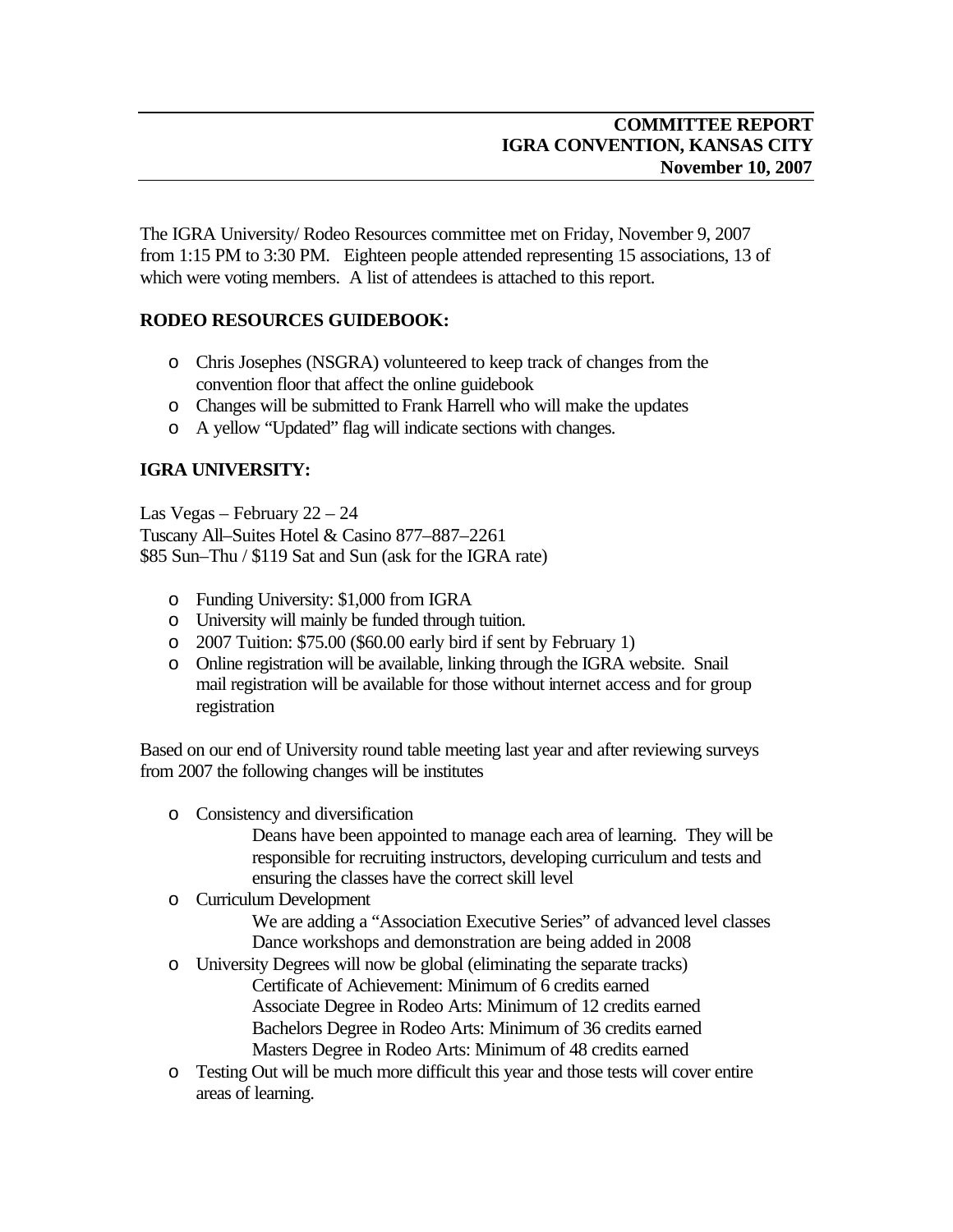o Major areas of Study (each with various levels of difficulty and each class worth 2 credits)

> Rodeo Production Website Development Community Service Association Development Association Executive Series Country & Western Dance (new for 2008) Lists of classes and full course descriptions will be available online by Dec. 1, 2007

o Sponsorships:

\$1,000: Cowboy Frank \$1,000: Jorge Ramirez

\$677.84: UGRA

The committee is recruiting sponsorships from the associations (see flyer handed out)

o IGRA will hold its first quarter board meeting at university in 2008. Some of the classes will be revised to address issues of interest to the trustees including:

The new Trustee checklist – for Trustees and Rodeo Directors How to use the new standard budget form for rodeo applications

o A discussion was held about how to best market this event to the associations. Suggestions include:

Traveling banners for the rodeo arenas

Ad space or university logo in rodeo programs and association newsletters Links to the University web pages on the association websites

o It is highly recommended that associations sponsor their members to attend University as in investment in the future of IGRA and their association.

Brian Rogers Chairman, IGRA University Committee/Rodeo Resources